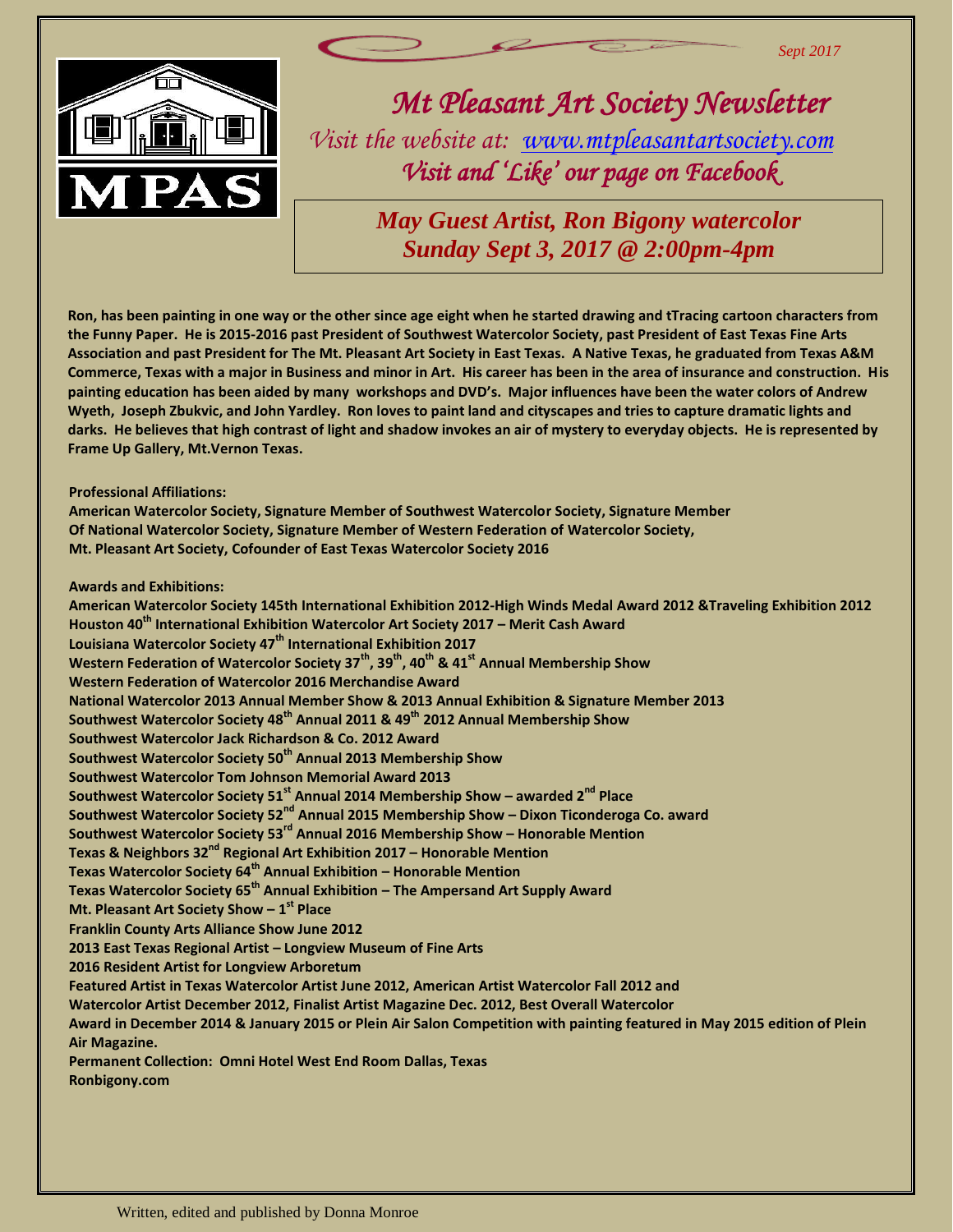#### **MPAS 2016 -2017 Schedule**

**Meeting Time: 2:00- 4:00 PM**

**Sept 3, 2017: Guest:** Ron Bigony **Medium:** Watercolor **Food:** Donna Monroe, Steve Corbell

 **Food: Barbara Caravella, Oct 1, 2017: Guest:** Jeff Legg **Medium:** Oil **Jeanne Hambleton, Sandy Hinds**

 **Nov 5, 2017: Guest: Bryce Weigand Medium: Watercolor Food:Louise Loggins and Laverne Arnette**

## **Workshops**

Not too late to sign up!!

There are only a few spots left in Jeff Legg's workshop in Oct This is your one time opportunity to take from him at MPAS

and

Phil Starke is coming in the April 2018, also with spaces. Great teacher!!

If you are interested call Linda Pepper at 903-588-2370 or LaVerne Arnett at 903-537- 4018

# *Back Room Artist Teresa Garrett*

a one day watercolor painting class. Thinbagh I enjoyed it, I Since early childhood I have enjoyed visual art, especially colorful impressionist paintings. Although I like visual art, I didn't know how to draw or paint, nor did the elementary and high school I attended in New York City offered any art classes. In 1999 I took a one-day watercolor painting class. Although I enjoyed it, I applied on paper. Later I attempted painting with acrylics. I found the acrylic media easier to manipulate, but it dried too quickly. Since my drawing and painting skills were very limited, I still had difficulty with this media too. I was reluctant to try oil painting because I thought it was too messy to work with. Despite my reservations, in 2005, I attended a one-day beginner oil in Missouri where I lived. I loved it because I finally found a medium that was easy to control and work with. I wanted to learn more so I continued taking one-day weekend classes which is all I had time for since I was in the U.S Air Force. In 2006 I moved to Pittsburg Texas, after 22 years in the Air Force and I was eager to find a place that offered painting classes. I joined the Mount Pleasant Art Society (MPAS) in January 2008 after watching Carol Durrum do an oil painting demo at the Mt Pleasant Fair in Sept 2007. Since then I have taken several painting workshops, watched many how-to-paint/draw DVDs, and took a college drawing course. I paint mostly on Tuesdays at the art society building with other MPAS members. I enjoy painting very much painting class offered by a local artist at the art center and although I have come a long way in my painting/drawing abilities, I still have a lot to learn. I'm still working on achieving an impressionist loose style. Along with painting I also enjoy doing quilt art which is like painting with colorful fabrics.

#### New Slate of Officers 2017-2018

| President-------------------------Steve Corbell     |  |
|-----------------------------------------------------|--|
| 1st Vice President--------------Louise Loggins      |  |
| 2nd Vice President------------Shirley Clay          |  |
| Secretary---------------------------Deborah Carr    |  |
| Treasurer--------------------------- Michele Lawler |  |
| Assistant Treasurer------------Linda Pepper         |  |
| <b>Corresponding Secretary----Hellon Catlett</b>    |  |
| Web-Master-----------------------Donna Monroe       |  |
|                                                     |  |

### **NEWSFLASH**

- **Membership Books are out. Be sure to pick one up on the back table.**
- **Make a note the membership show for 2018 will be about 2 weeks earlier in March. That means less time to get ready for it.**